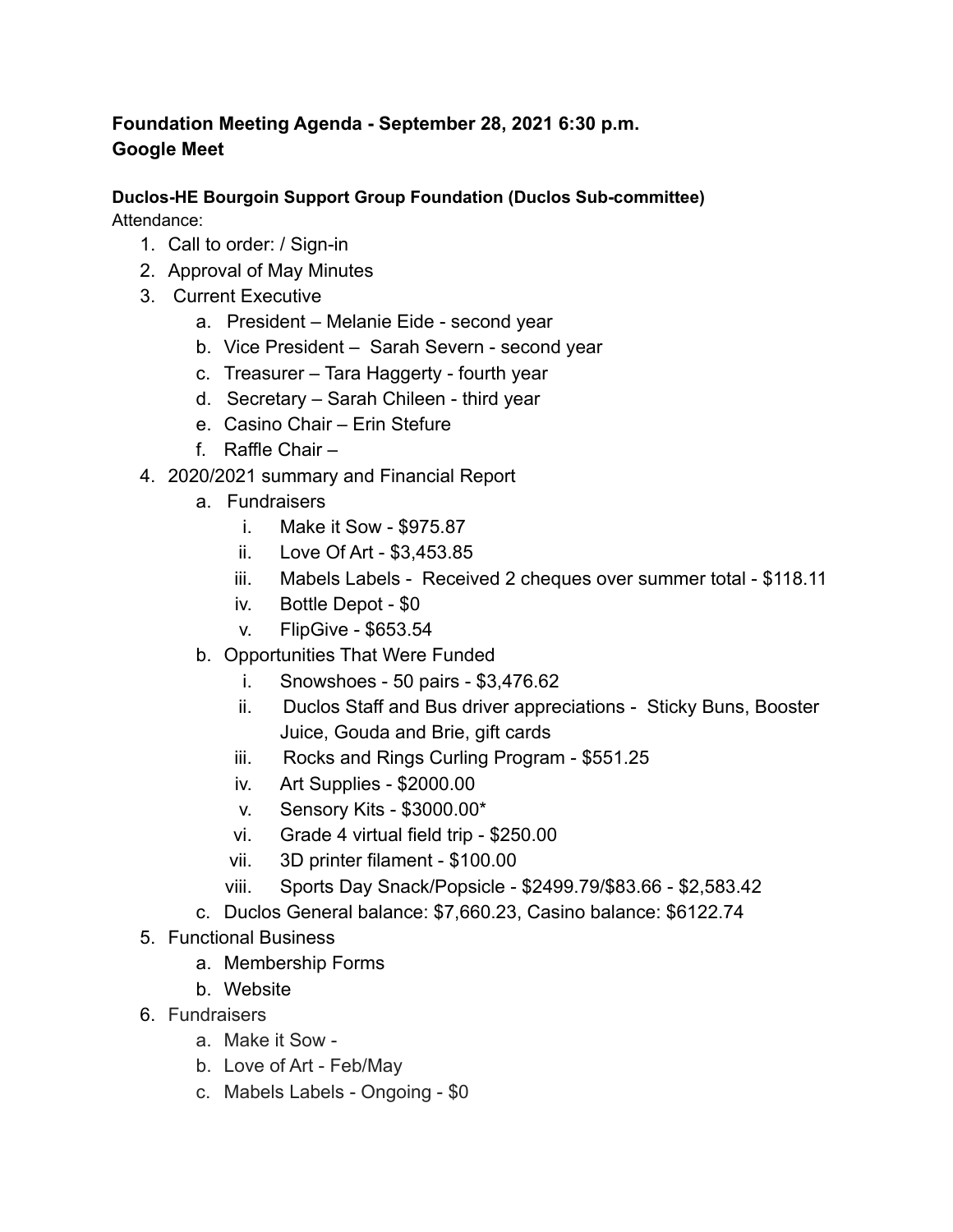- d. FlipGive Ongoing \$21.23
- e. Bottle Depot Ongoing
- f. Smencils
- g. Calendar idea
- h. Christmas Concert Silent Auction, Raffle for prime seating
- 7. Opportunities to fund
	- a. Kinosoo bussing
	- b. Muffin Mornings
	- c. Grade 4 Year end trip
	- d. Staff Appreciation
	- e. Bus Driver Appreciation
	- f. Sports Day Lunch
- 8. Call for Future Agenda Items
- 9. Next Meeting
- 10.Meeting adjourned

## **DUCLOS School Council Meeting Agenda - September 28, 2021 Google Meet 6:30p.m**

**Attendance**: Jody Centazzo, JoDee Conrad, Melanie Driedger, Sarah Severn, Melanie Eide

- 1. Minutes from the May meeting
- 2. Purpose of the School Council
- 3. Elections for 2021-2022
- 4. Volunteer form
- 5. Principal's Report
	- a. Enrollment 369 students, Staffing 22 certified staff, 18 support staff. K (56) four rooms, Gr. 1 (77) - four rooms, Gr. 2 (82) - four rooms, Gr. 3 (73) - four rooms, Gr. 4 (81) - four rooms, Full-day preschool (18), 2 half day preschool programs (33).
	- b. Staffing
	- c. Student and Parent Handbook
	- d. COVID Update
		- i. Daily [checklist](https://open.alberta.ca/publications/covid-19-information-alberta-health-daily-checklist)
	- e. Community Supports
	- f. Concession and milk program
- 6. Board Report
	- a. *Alberta School Council Engagement Grant*,
- 7. Some school events: